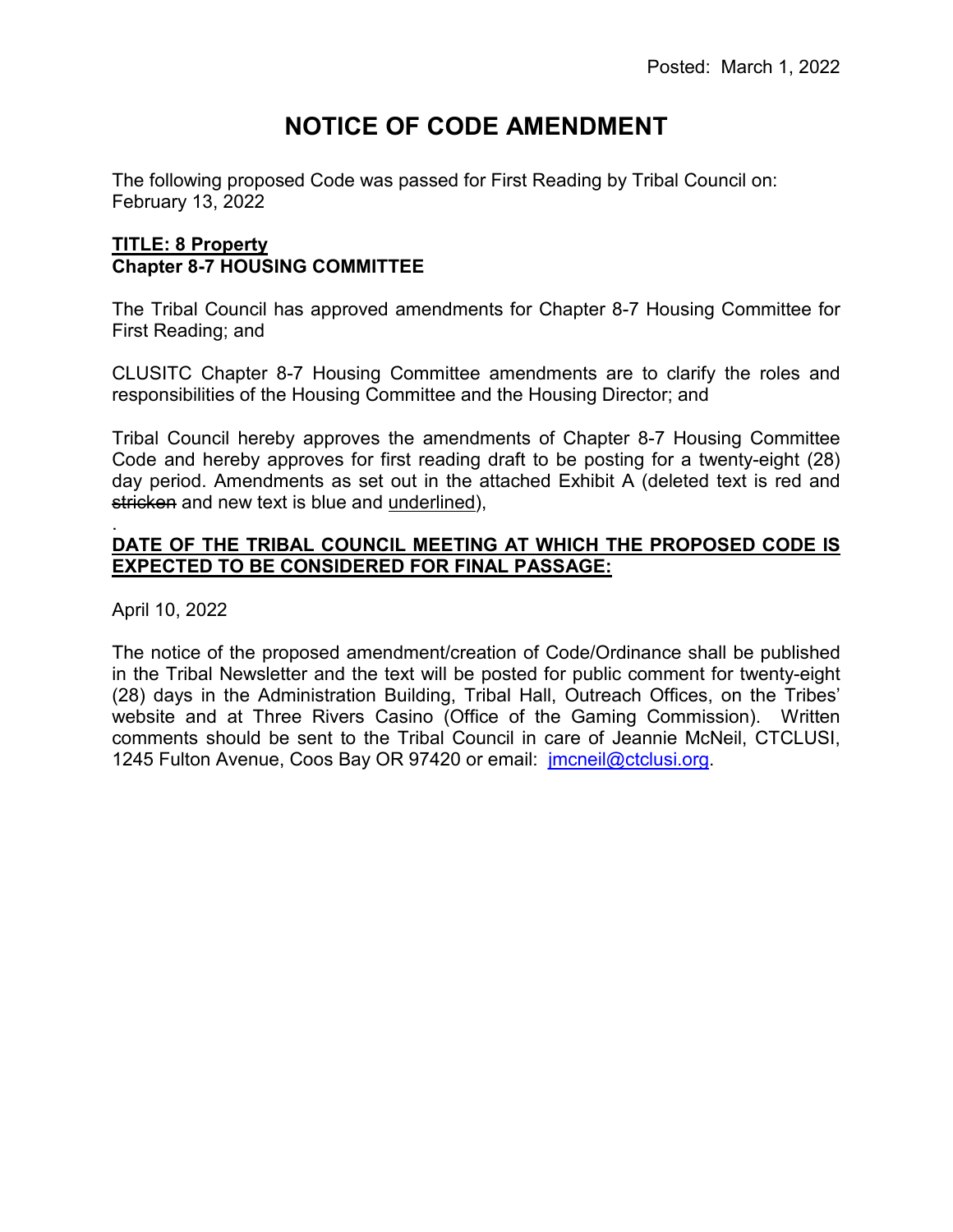# TITLE 8 - PROPERTY

# CHAPTER 8-7 HOUSING COMMITTEE

# 8-7-1 Definitions

(a) Tribal Housing Project - any work or undertaking of the Tribes to provide or assist in providing decent, safe and sanitary dwellings, apartments, or other living accommodations.

(b) Tribes - the Confederated Tribes of Coos, Lower Umpqua and Siuslaw Indians of Oregon.

# 8-7-2 Establishment of Tribal Housing Department

The Housing Department of the Tribes shall be administered by a Housing Committee the Chief Executive Officer and a Housing Director as described in this OrdinanceChapter.

# 8-7-3 Housing Committee

(a) No current employee of the Housing Department may serve on the Housing Committee.

(b) Tenants and homebuyers of a Tribal Housing Project may sit on the Housing Committee.

(c) (C) Housing Committee members shall seek information solely from the Hosing Director of Chief Executive Officer and shall not request information from the Housing Department staff. Unless subject to review as described in section 8-7-7. information about individual tenants and homebuyers of the Tribal Housing Project is confidential.

(d)  $(D)$ Duties - In addition to the other duties described in this Chapter, the Housing Committee will have the following responsibilities:

(1) Advise the Tribal Council and Housing Director regarding the Tribe's housing needs and/or policies necessary to meet identified housing-related needs.

(2) Develop and submit recommended Recommend housing-related ordinances and policies, procedures, and priorities to the Tribal Council in consultation with the Housing Director.

(3) Prepare monthly activity reports to the Tribal Council, containing information requested by the Tribal Council in any specified form.

(4) Enforce the provisions of Housing-related Ordinances and Policies adopted by the Tribal Council.

PROPERTY- HOUSING COMMITTEE Page 1 of 5 (5) (4)Develop proposed Review and make recommendations to the Housing Director and Tribal Council on Indian Housing Plans and other NAHASDA or HUD required documentation for Tribal Council approval.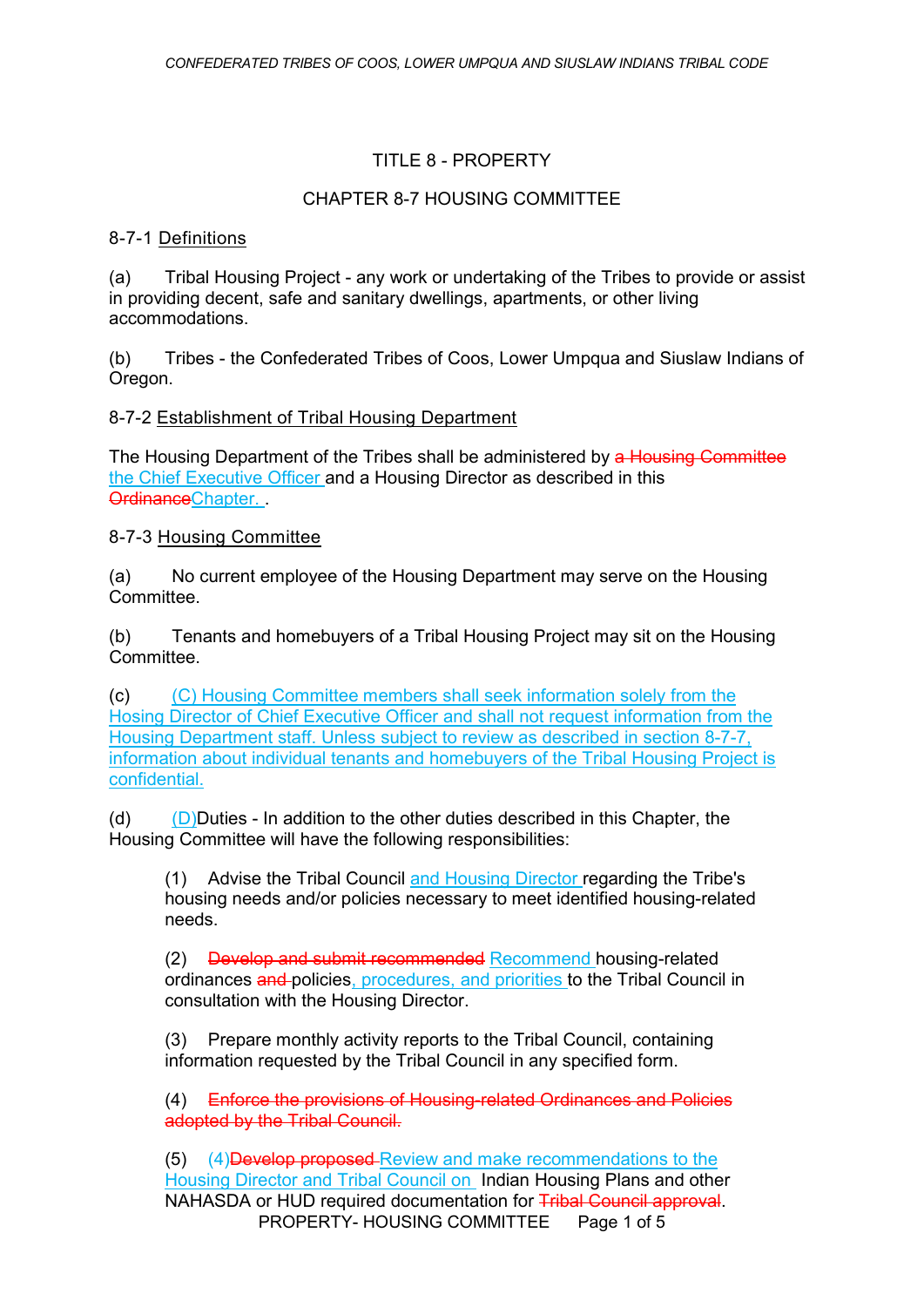(6) (5)Other duties assigned by the Tribal Council related to the Housing Program.

#### 8-7-4 Financial Accountability

(a) The Housing Committee shall document all financial transactions including, but not limited to, requests, donations, purchases and travel vouchers. The committee Chairperson shall be primarily responsible for this financial accountability. ( a ) The Housing Committee is not responsible for nor has authority over the financial transtrions of the Housing Department.

#### (b) All monetary donations to the Committee must be delivered to the Tribal Accounting Department for deposit in the appropriate Tribal Account.

# 8-7-5 Housing Director

The Chief Executive Officer and Tribal Council, in consultation with the Housing Committee, shall make all decisions regarding the hiring of hire a Housing Director. The Chief Executive Officer, with recommendations from the Housing Committee, will establish the duties of the Housing Director. At a minimum, the Housing Director's duties will include the day-to-day administration of the Housing Department's housing program and the implementation of enforcement actions taken review of recommendations made by the Housing Committee and implementations of the Housing Policies Procedures and priorities adopted by the Tribal Council or Chief Executive Officer.

# 8-7-6 Enforcement Implementation of Housing Policies

Unless the Tribal Council provides otherwise, the Housing Department Director will enforce lease and mortgage provisions and shall implement housing policies for Tribal Housing Projects.

# 8-7-7 Review of Housing Department Decisions

(a) If a Housing Department action/decision personally and substantially affects an individual, he or she they may request a hearing on the record for review of the action or decision.

(b) A Request for a hearing on the record must be filed with the Housing Committee Chairperson within ten (10) working days of the disputed action or decision. A copy of the request for a hearing must be delivered to the Housing Director at the same time such a request is filed with the Housing Committee.

(c) The request for a hearing on the record must be signed and dated by the Petitioner and must include, at a minimum:

- (1) A description of the disputed action or decision;
- (2) The Petitioner's mailing address and telephone number; and
- (3) A description of the relief the Petitioner wants.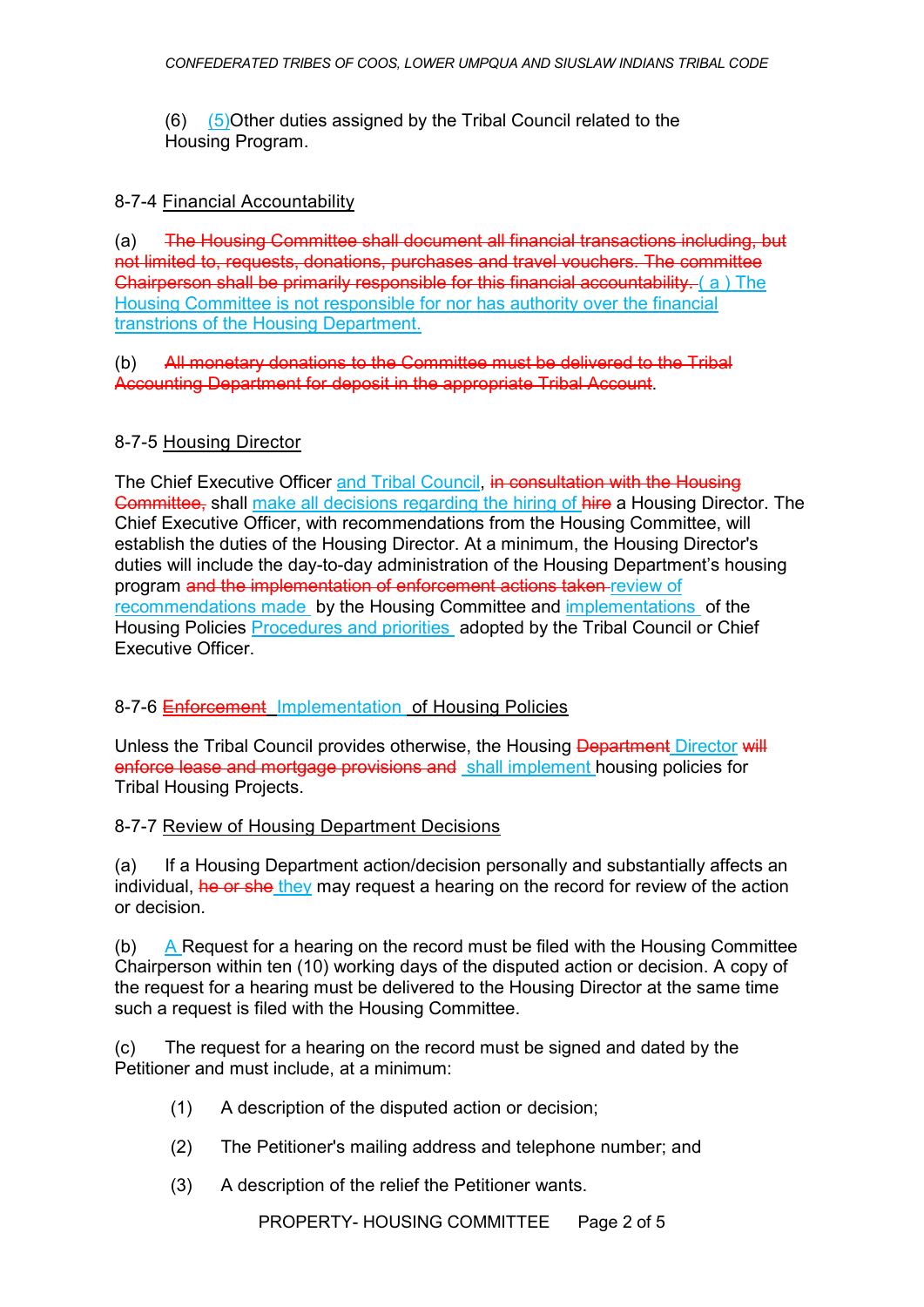(d) The Administrative Procedures for hearing and judicial review provided in CLUSITC 2-1 shall apply.

#### 8-7-8 Application of CLUSITC 7-5 to this Chapter

Except as otherwise provided in this Chapter, the provisions of CLUSITC 7-5 shall apply to this Committee.

#### 8-7-9 Severability

The provisions of this Housing Committee Code Chapter are severable. If any provision of the Housing Committee Code this Chapter or their application to any person or proceeding is declared invalid for any reason, such declaration shall not affect the validity of the remaining portions of the Code.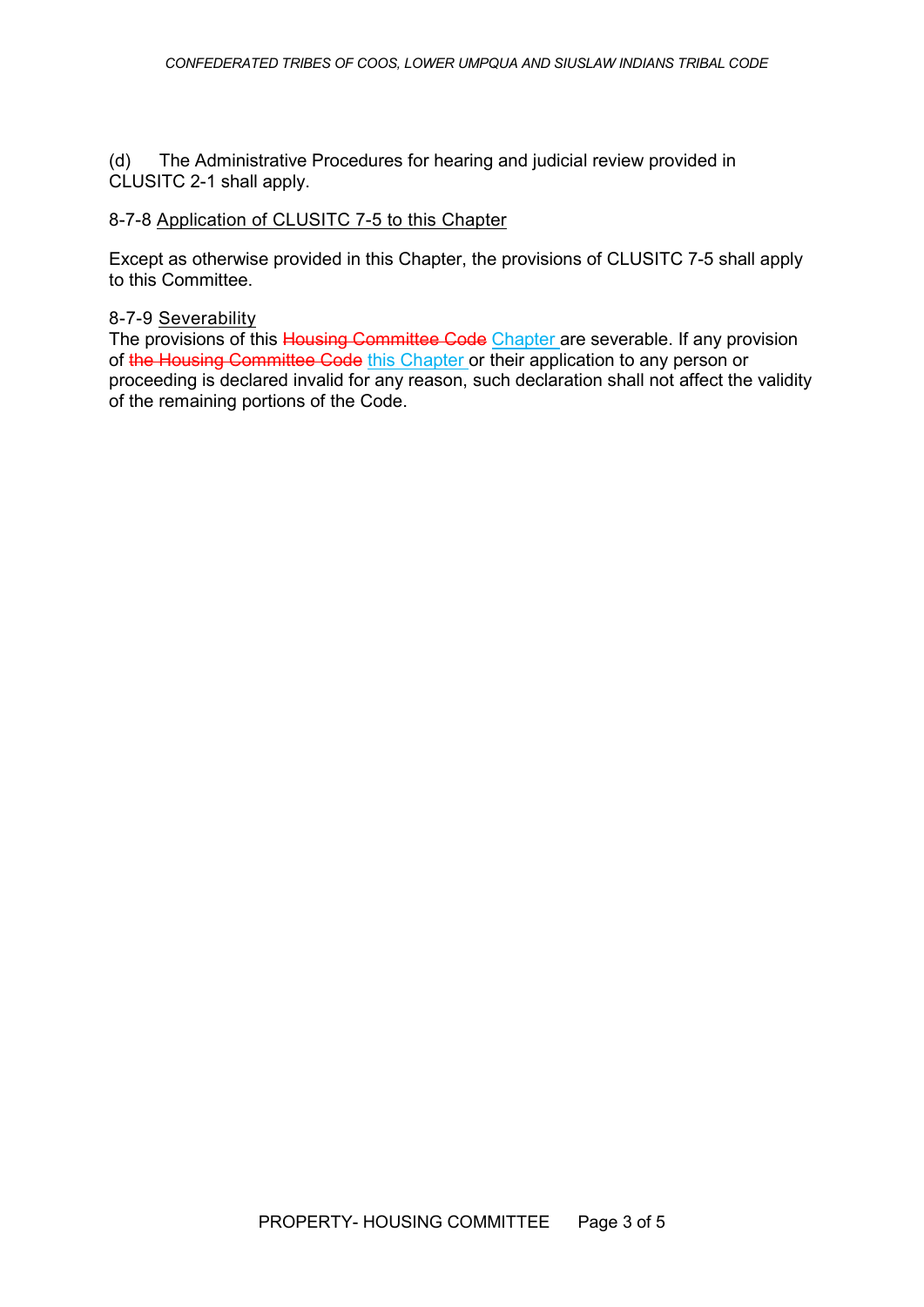*CONFEDERATED TRIBES OF COOS, LOWER UMPQUA AND SIUSLAW INDIANS TRIBAL CODE*

# APPENDIX LEGISLATIVE HISTORY AND EDITORIAL CHANGES

PROPERTY- HOUSING COMMITTEE Page 4 of 5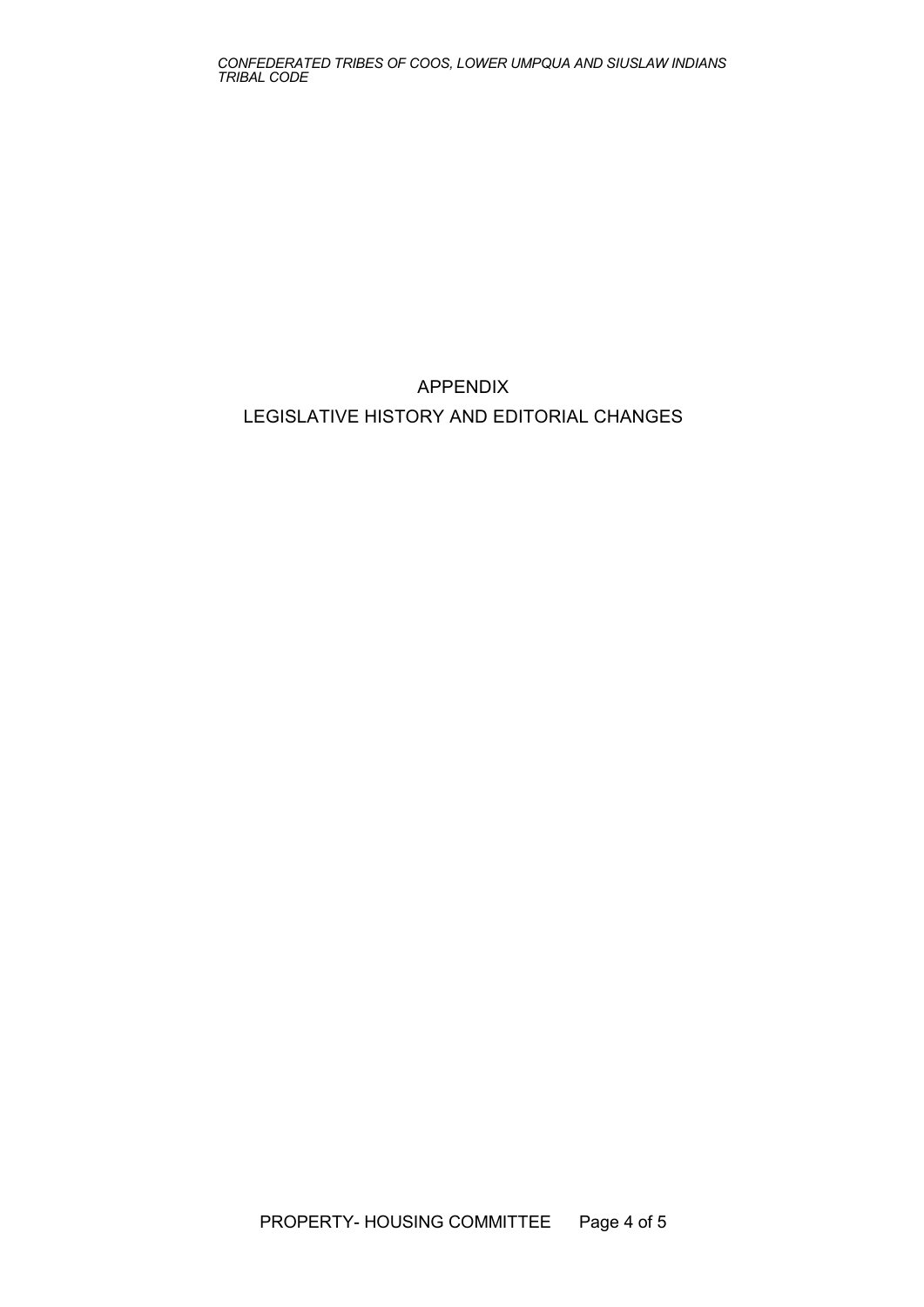#### HOUSING COMMITTEE

#### LEGISLATIVE HISTORY AND EDITORIAL CHANGES

The Tribal Council of the Confederated Tribes of Coos, Lower Umpqua and Siuslaw Indians approved proposed amendments for first Reading to Chapter 8-7 Housing Committee Resolution 22- 008 at a Regular Tribal Council meeting on February 13, 2022. Vote was 5 (for), 2 (against), 0 (absent) and 0 (abstaining).

The Tribal Court Clerk at the direction of the Chief Executive Officer and with the consent of the Tribes' General Counsel is authorized to administratively correct any reference to Tribal Administrator to Chief Executive Officer on October 11, 2020. These changes are technical in nature and do not effect a substantive change to the Code.

The Tribal Council of the Confederated Tribes of Coos, Lower Umpqua and Siuslaw Indians enacted the revisions to Chapter 8-7 Housing Committee by Ordinance No. 023A in a Tribal Council meeting on October 24, 2012. Vote was 4 (for), 0 (against), 2 (absent) and 0 (abstaining).

The Tribal Council of the Confederated Tribes of Coos, Lower Umpqua and Siuslaw Indians enacted the "Housing Committee" Ordinance, Resolution No. 00-011, Ordinance No. 023, in a Tribal Council meeting on February 13, 2000. Vote was 4 (for), 0 (against), and 0 (abstaining)